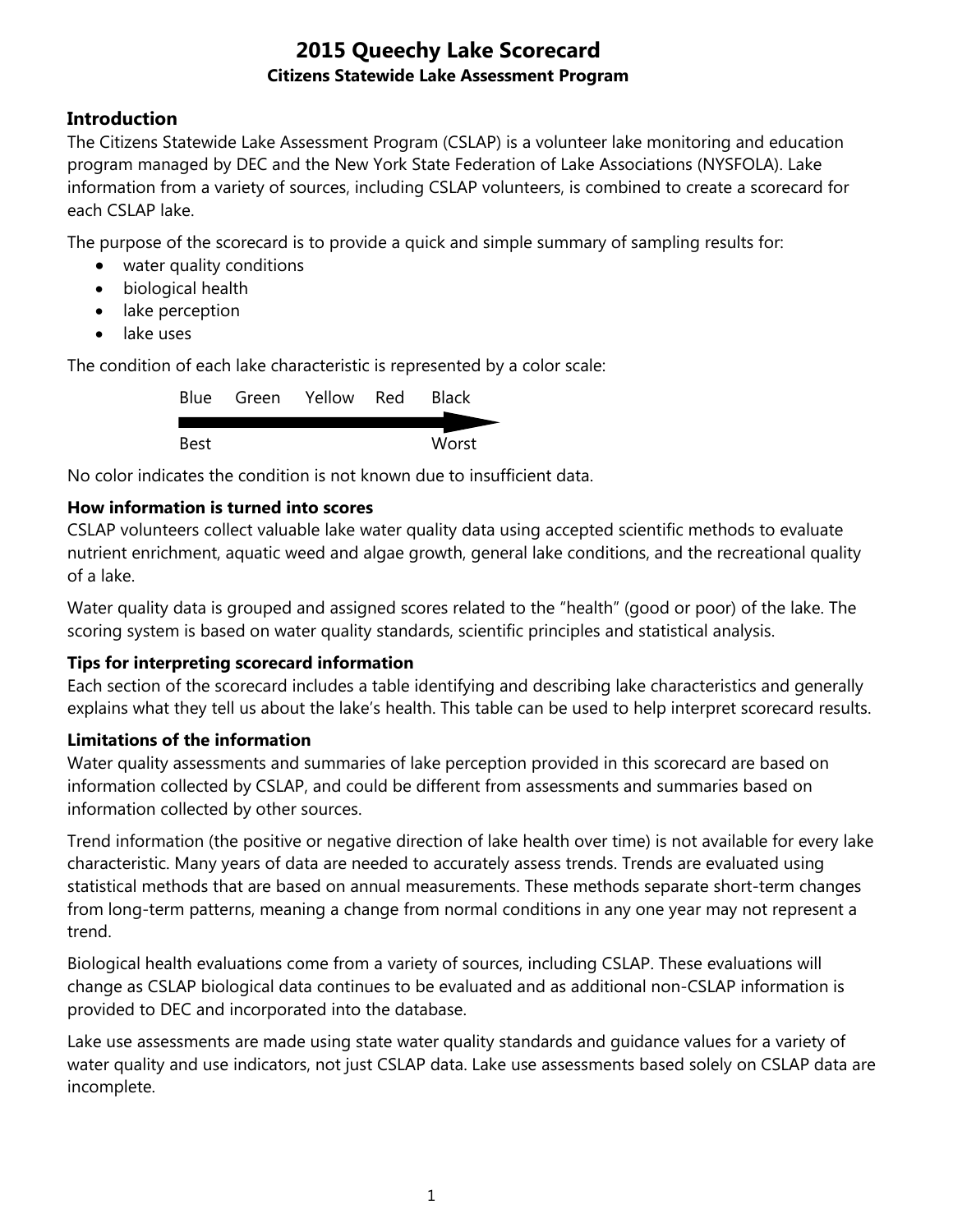## **Water Quality Assessment**

Water quality assessments are based on data collected from the deepest part of the lake every other week, for 15 weeks, from late spring through early fall. The data is used to evaluate a number of lake conditions, including algae growth (productivity or trophic status), pH and deepwater dissolved oxygen levels. There is not enough data to identify a trend in the deepwater oxygen levels for any CSLAP lake.



*\**All years of CSLAP data collection for the lake except those for which data was not available.

|  |  |  |  |  |  |  |  | The following data is collected and analyzed to determine the water quality score. |  |
|--|--|--|--|--|--|--|--|------------------------------------------------------------------------------------|--|
|--|--|--|--|--|--|--|--|------------------------------------------------------------------------------------|--|

| <b>Water quality</b><br>characteristic  | <b>Score</b>                                                        | <b>Description of characteristic</b>                                                                                                                                  | <b>What it means</b>                                                                                                                                                                       |
|-----------------------------------------|---------------------------------------------------------------------|-----------------------------------------------------------------------------------------------------------------------------------------------------------------------|--------------------------------------------------------------------------------------------------------------------------------------------------------------------------------------------|
|                                         | Total<br>Phosphorus (TP)                                            | TP is measured because it is an<br>important nutrient that often controls<br>the growth of algae and rooted plants.                                                   | Too much phosphorus can harm aquatic life,<br>water supplies, and recreational uses by causing<br>excessive algae growth.                                                                  |
| <b>Trophic Status</b>                   | Chlorophyll a                                                       | Chlorophyll <i>a</i> is measured to estimate<br>the amount of algae in a lake.                                                                                        | The amount of chlorophyll $a$ is usually closely<br>related to the amount of phosphorus and can<br>affect water clarity.                                                                   |
|                                         | Secchi Disk                                                         | This is a device to measure how far<br>down into the water you can see.                                                                                               | Water clarity is a strong indicator of the public's<br>opinion of lake conditions.                                                                                                         |
|                                         | рH                                                                  | Water pH is measured to determine its<br>acidity or alkalinity.                                                                                                       | Values between 6 and 9 support most types of<br>plant and animal life.                                                                                                                     |
| pH Balance                              | Conductivity                                                        | Conductivity is measured to estimate<br>the amount of dissolved and<br>suspended solids in water, including<br>salts and organic material.                            | High conductivity values may be related to<br>geology or land use practices and can indicate<br>susceptibility to changes in pH.                                                           |
| Deepwater<br><b>Dissolved</b><br>Oxygen | Phosphorus,<br>ammonia, nitrite,<br>iron, manganese,<br>and arsenic | Dissolved oxygen (DO) is not<br>measured directly, but can be inferred<br>from the levels of certain chemicals in<br>water samples collected near the lake<br>bottom. | Dissolved oxygen is critical for the ecological<br>balance of lakes. Low DO in bottom waters can<br>affect the survival of fish and lake organisms and<br>cause chemical changes in lakes. |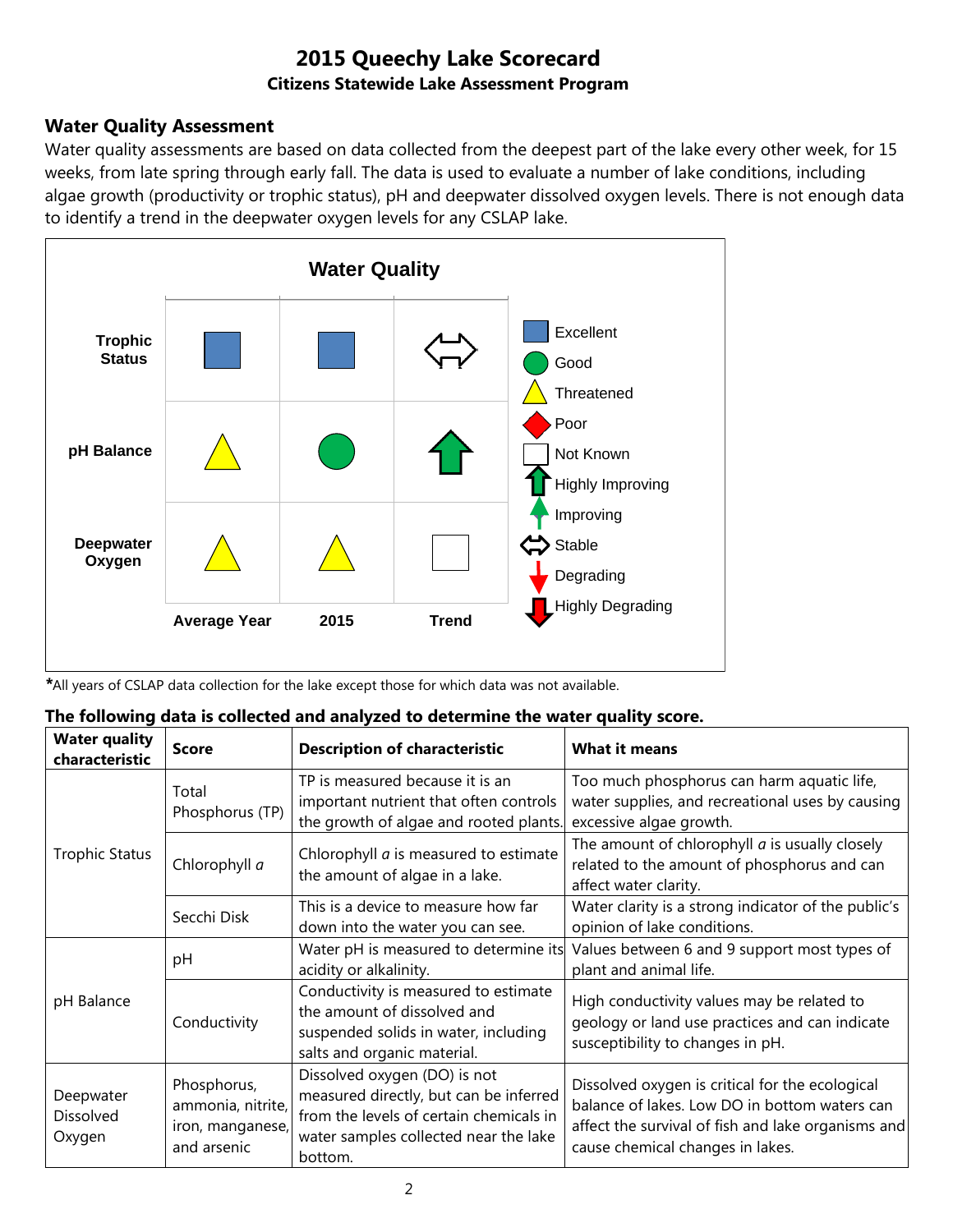#### **The water quality scores for each water quality characteristic are determined by the following:**

| <b>Water quality</b><br>characteristic  | <b>Score</b> | <b>Criteria Score Elements</b>                                                                     | <b>How Criteria Are Used to Determine Score</b>                                                      |
|-----------------------------------------|--------------|----------------------------------------------------------------------------------------------------|------------------------------------------------------------------------------------------------------|
|                                         | Excellent    | Average value for each trophic                                                                     | Trophic score = $8$ or $9$ (two of three trophic indicators<br>= oligotrophic, other is mesotrophic) |
| <b>Trophic Status</b>                   | Good         | indicator (water clarity, chlorophyll<br>a, total phosphorus) assigned score                       | Trophic score = $6$ or 7 (at least two trophic indicators<br>= mesotrophic or "higher")              |
|                                         | Threatened   | of 3 if oligotrophic <sup>+</sup> , 2 if<br>mesotrophic <sup>+</sup> , 1 if eutrophic <sup>+</sup> | Trophic score = $4$ or $5$ (at least one trophic indicator<br>= mesotrophic or "higher")             |
|                                         | Poor         |                                                                                                    | Trophic score = $3$ (all trophic indicators = "eutrophic")                                           |
|                                         | Excellent    | Average pH is evaluated against                                                                    | pH between 7.5 and 8.5                                                                               |
|                                         | Good         | state water quality standards                                                                      | pH between 7 and 7.5                                                                                 |
| pH Balance                              | Threatened   | (should be above 6.5 and below 8.5)<br>and average conductivity evaluated                          | pH above 8.5, pH between 6.5 and 7, or conductivity<br>$< 50$ ug/l                                   |
|                                         | Poor         | to determine if low buffering<br>capacity against future pH change                                 | pH < 6.5                                                                                             |
| Deepwater<br><b>Dissolved</b><br>Oxygen | Excellent    | Deepwater ammonia and                                                                              | Actual DO data indicating fully oxygenated conditions<br>in stratified lakes to lake bottom          |
|                                         | Good         | phosphorus levels are compared to<br>surface readings, and assigned a                              | All shallow lakes assumed to be good absent data;<br>deepwater scores = $1$                          |
|                                         | Threatened   | score of 3 if bottom readings are<br>>10x surface readings and a score                             | Deepwater NH3 score + Deepwater TP score > 3 or<br>actual DO data indicating hypoxic conditions      |
|                                         | Poor         | of 2 if bottom readings are > 5x<br>surface readings                                               | Deepwater NH3 score = 3 or actual DO data<br>indicating anoxic conditions                            |
|                                         | Not known    |                                                                                                    | No deepwater O <sub>2</sub> or indicator data in stratified lake                                     |

**+** trophic designations- oligotrophic = water clarity > 5 m, chlorophyll a < 2 ug/l, total phosphorus < 10 ug/l mesotrophic = water clarity 2-5 m, chlorophyll a 2-8 ug/l, total phosphorus = 10-20 ug/l

eutrophic = water clarity < 2 m, chlorophyll a > 8 ug/l, total phosphorus > 20 ug/l

#### **The water quality trends for each water quality characteristic and measure of lake perception are determined by the following:**

| Highly Improving: | linear regression correlation coefficient ( $R^2$ ) > 0.5 and p value < 0.01, with trend toward<br>higher "score"                           |
|-------------------|---------------------------------------------------------------------------------------------------------------------------------------------|
| Improving:        | $R^2 > 0.33$ and p value < 0.05, or $R^2 > 0.5$ and p value < 0.05, or $R^2 > 0.33$ and p value < 0.01,<br>with trend toward higher "score" |
| Stable:           | neither linear regression nor p value in statistically significant ranges as defined above                                                  |
| Degrading:        | $R^2 > 0.33$ and p value < 0.05, or $R^2 > 0.5$ and p value < 0.05, or $R^2 > 0.33$ and p value < 0.01,<br>with trend toward lower "score"  |
| Highly Degrading: | $R^2$ > 0.5 and p value < 0.01, with trend toward lower "score"                                                                             |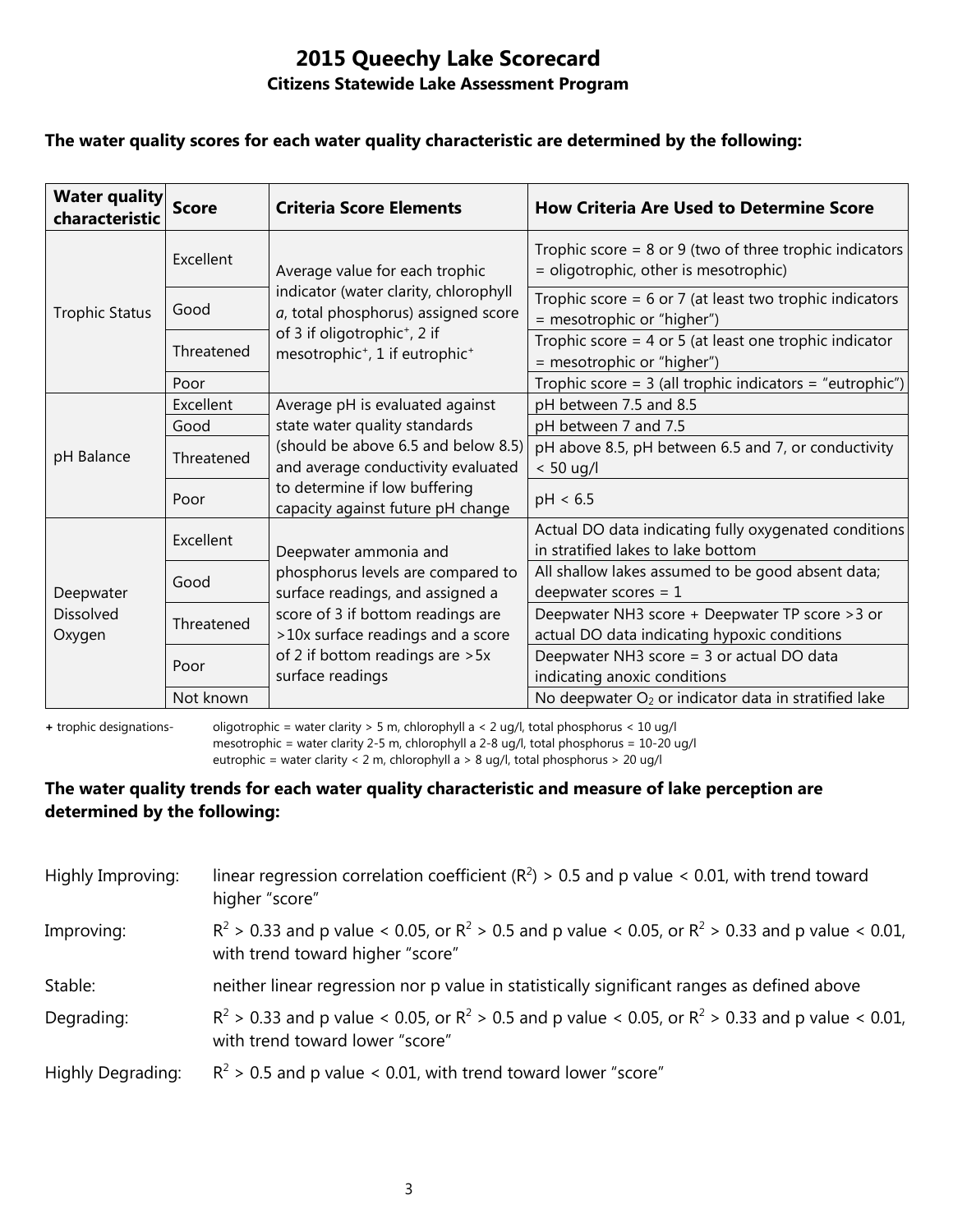## **Biological Health**

Biological health of lakes can be evaluated in a number of ways. For CSLAP lakes, biological health evaluations are based on the presence of invasive plants, the type and number of blue-green harmful algal blooms, the presence of invasive animals (zebra mussels, spiny waterflea, etc.), the types of fish, aquatic plant diversity, and the number of pollution sensitive aquatic insects.

Biotic indices have been developed to evaluate a few biological health characteristics. Biotic indices are used to compare the biological community of the lake being sampled to the biological community of a known highquality lake. (Data to support biological health assessments is not available for all CSLAP lakes.)



*\** All years of CSLAP data collection for the lake except those for which data was not available.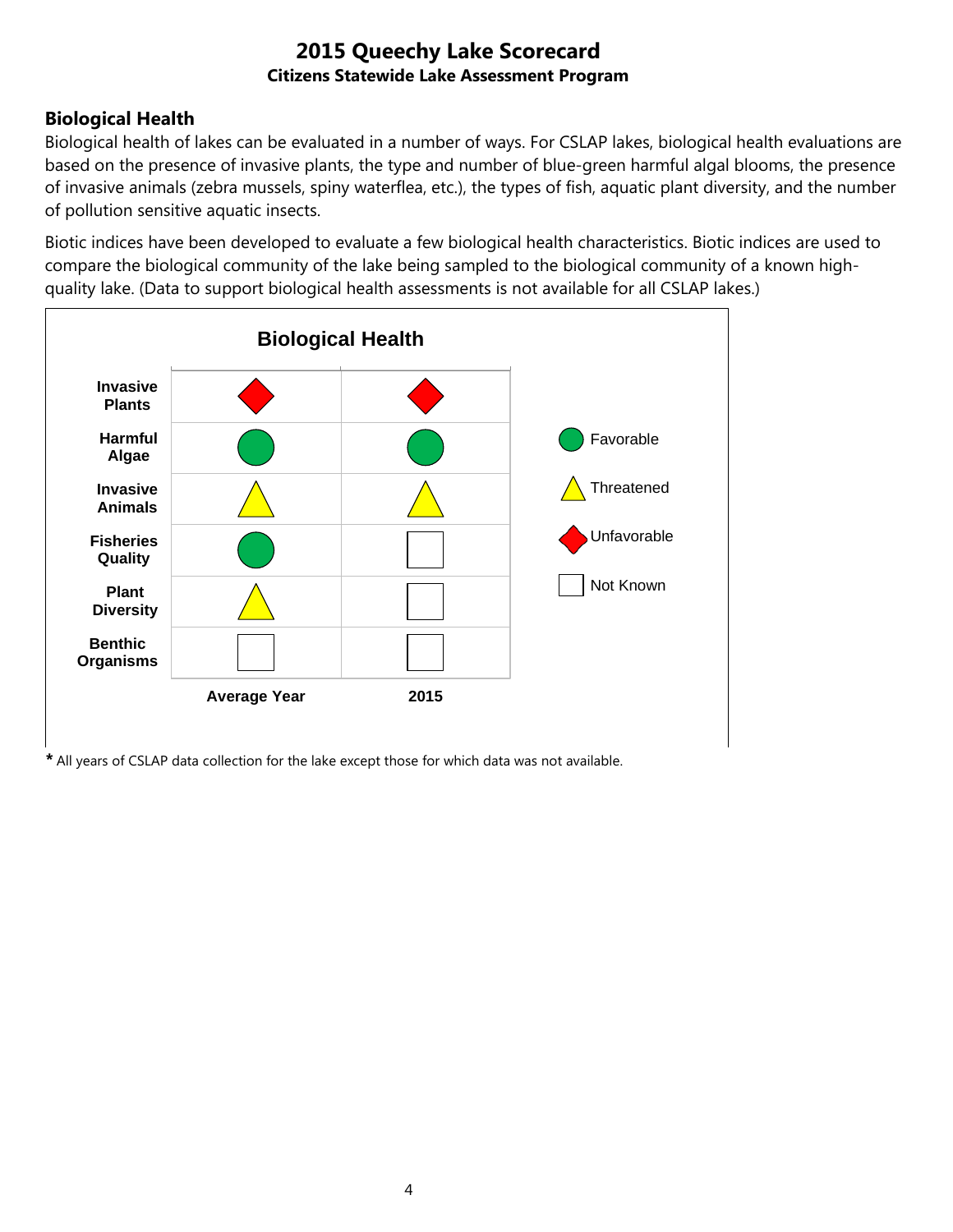| <b>Biological Health</b><br><b>Characteristic</b> | <b>Description of characteristic</b>                                                                                                                                                            | <b>What it means</b>                                                                                                                                                                                                                                                                                                                                                                   |
|---------------------------------------------------|-------------------------------------------------------------------------------------------------------------------------------------------------------------------------------------------------|----------------------------------------------------------------------------------------------------------------------------------------------------------------------------------------------------------------------------------------------------------------------------------------------------------------------------------------------------------------------------------------|
| <b>Invasive Plants</b>                            | CSLAP volunteers survey lakes for nuisance,<br>non-native plants (water chestnut, Eurasian<br>water milfoil, etc.).                                                                             | Abundant invasive plants can crowd out native and<br>protected plants, create quality problems, and interfere<br>with recreation. "Unfavorable" means at least one<br>invasive plant species has been found. "Threatened"<br>lakes are geographically close to an "infected" lake, or<br>have water quality conditions that put them at higher<br>risk for species invasion.           |
| Harmful Algae                                     | DEC and other biologists screen water<br>samples for blue-green algae cell pigments<br>and also test them for algal toxins.                                                                     | Harmful algae can reduce oxygen levels and may cause<br>harm to people recreating on the lake. "Unfavorable"<br>means algal toxin readings are unsafe for water<br>recreation; "threatened" means readings are<br>approaching unsafe for water recreation.                                                                                                                             |
| <b>Invasive Animals</b>                           | DEC and other biologists survey lakes for<br>nuisance, non-native animals (zebra mussels,<br>spiny water flea, etc.).                                                                           | Abundant invasive animals can harm native plant and<br>animal species, influence the likelihood of algal blooms,<br>and interfere with recreation. "Unfavorable" means at<br>least one invasive animal has been found. "Threatened"<br>lakes are geographically close to an "infected" lake, or<br>have water quality conditions that put them at higher<br>risk for species invasion. |
| <b>Fisheries Quality</b>                          | DEC and other fisheries biologists measure<br>the length and weight of various species in a<br>lake's fish community and conduct other<br>measures of the health of the fisheries<br>community. | Better fisheries quality indicates the lake has sufficient<br>food resources and habitat to support its fish<br>community. Several "biotic indices" are used to evaluate<br>fish community quality.                                                                                                                                                                                    |
| <b>Plant Diversity</b>                            | CSLAP volunteers, academic researchers and<br>consultants survey lakes for the number and<br>types of aquatic plants.                                                                           | Higher plant diversity indicates a more natural<br>environment and helps prevent invasive species from<br>taking over a lake. "Floristic quality indices" are used to<br>evaluate plant communities.                                                                                                                                                                                   |
| Benthic<br>Organisms                              | DEC and other biologists count and identify<br>the types of bottom living (benthic) aquatic<br>insects in a lake.                                                                               | More pollution sensitive (intolerant) aquatic insects in a<br>lake usually indicate good water quality and suitable<br>habitat. "Biotic indices" are used to evaluate benthic<br>communities.                                                                                                                                                                                          |

## **The following information is used to determine biological health scores.**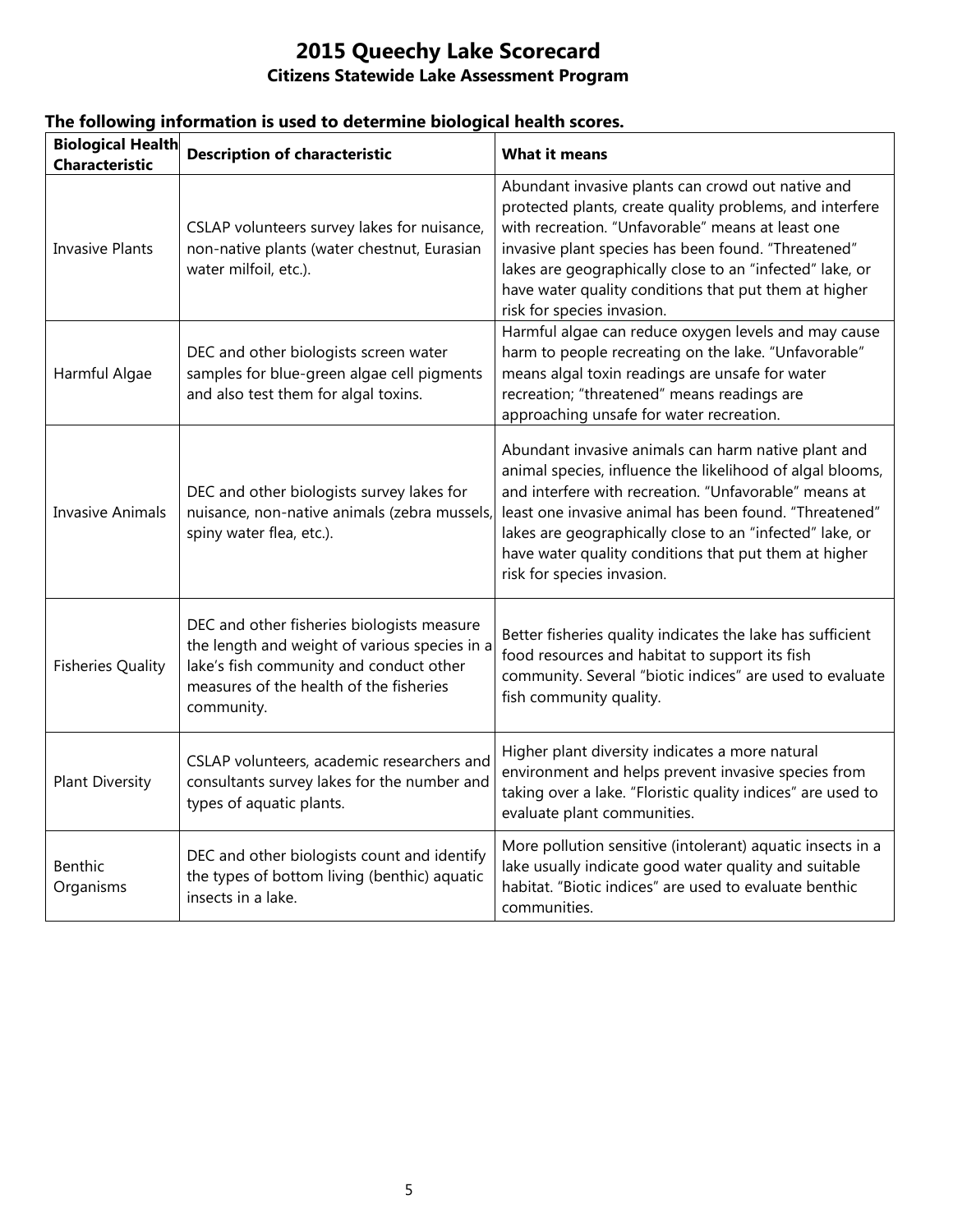# **2015 Queechy Lake Scorecard**

### **Citizens Statewide Lake Assessment Program**

#### **The biological health scores for each biological health characteristic are determined by the following:**

| <b>Water quality</b><br>characteristic | <b>Score</b> | <b>Criteria Score Elements</b>                                                                                              | <b>How Criteria Are Used to Determine</b><br><b>Score</b>                                                                                                 |
|----------------------------------------|--------------|-----------------------------------------------------------------------------------------------------------------------------|-----------------------------------------------------------------------------------------------------------------------------------------------------------|
|                                        | Favorable    |                                                                                                                             | No evidence of invasive/exotic aquatic plants                                                                                                             |
|                                        | Threatened   | Aquatic plant surveys are conducted by<br>CSLAP volunteers or by other                                                      | Invasive plants found in nearby (<10 miles away)                                                                                                          |
| <b>Invasive Plants</b>                 |              | organizations; invasive plants identified                                                                                   | lakes or public launch is found on lake                                                                                                                   |
|                                        | Unfavorable  | by plant expert                                                                                                             | Invasive/exotic aquatic plants found in lake                                                                                                              |
|                                        | Not Known    |                                                                                                                             | No aquatic plant surveys in lake (this year)                                                                                                              |
|                                        | Favorable    |                                                                                                                             | All data show algae, phycocyanin and toxin<br>levels below DEC bloom criteria <sup>+</sup>                                                                |
| Harmful Algae                          | Threatened   | Harmful algae bloom (HAB) sampling<br>conducted in open water and along<br>shoreline; total algae, algae species,           | Fluoroprobe or toxin levels exceed DEC<br>threatened <sup>#</sup> criteria; phycocyanin levels exceed<br>DEC bloom criteria, or visual evidence of blooms |
|                                        | Unfavorable  | phycocyanin (blue green pigment) and<br>algal toxins analyzed in samples                                                    | Fluoroprobe or toxin levels exceed DEC bloom<br>criteria in open water or shoreline                                                                       |
|                                        | Not Known    |                                                                                                                             | No HAB data available for lake                                                                                                                            |
|                                        | Favorable    |                                                                                                                             | No reports of invasive/exotic aquatic animals                                                                                                             |
|                                        |              | Invasive animal (primarily zebra or                                                                                         | and no clear threats exist                                                                                                                                |
| Invasive<br>Animals                    | Threatened   | quagga mussel) surveys are conducted<br>on limited basis in CSLAP lakes; other                                              | Invasive animals found in nearby (<25 miles<br>away) waterbodies AND public launch is found<br>on lake, or calcium levels > 20 mg/l                       |
|                                        | Unfavorable  | AIS animals reported through                                                                                                | Invasive/exotic aquatic animals found in lake                                                                                                             |
|                                        | Not Known    | iMapInvasives                                                                                                               | No information to evaluate presence of exotic<br>animals                                                                                                  |
|                                        | Favorable    | New York does not (yet) have a fish                                                                                         | Fish IBI $> 60$ (= "good" and "excellent")                                                                                                                |
| <b>Fisheries</b>                       | Threatened   | index for biotic integrity (IBI); for lakes                                                                                 | Fish IBI between 40 and 60 (= "fair")                                                                                                                     |
| Quality                                | Unfavorable  | with fishery survey data, Minnesota Fish                                                                                    | Fish IBI < 40 (= "poor")                                                                                                                                  |
|                                        | Not Known    | IBI is used to evaluate fisheries quality                                                                                   | No fisheries data                                                                                                                                         |
|                                        | Favorable    | New York has not yet developed a                                                                                            | mFQI > 5 (= "good" quality), based on # genera                                                                                                            |
|                                        | Threatened   | floristic quality index (FQI); for lakes with                                                                               | mFQI = $3-8$ (= "fair" quality), based on # genera                                                                                                        |
| <b>Plant Diversity</b>                 | Unfavorable  | detailed plant survey data, a modified                                                                                      | mFQI < $3$ (= "poor" quality), based on # genera                                                                                                          |
|                                        | Not Known    | version of the Wisconsin FQI and Florida<br>aquatic plant designations are used for<br>evaluating aquatic floristic quality | Insufficient plant survey data to evaluate                                                                                                                |
|                                        | Favorable    | New York has not yet developed a                                                                                            | IBI > 10-15 (based on $#$ genera)                                                                                                                         |
| <b>Benthic</b>                         | Threatened   | macroinvertebrate IBI; for lakes with                                                                                       | IBI between 8 and 15 (based on # genera)                                                                                                                  |
| Organisms                              | Unfavorable  | detailed macroinvertebrate survey data,                                                                                     | IBI < 8                                                                                                                                                   |
|                                        | Not Known    | Vermont IBI is used to evaluate benthic<br>organism quality                                                                 | Insufficient macroinvertebrate data to evaluate<br>benthic organisms quality                                                                              |

**+** DEC bloom criteria- fluoroprobe blue green algae chlorophyll a = 30 ug/l

phycocyanin = 200 units

algal toxins- microcystin-LR = 20 ug/l ("high toxins") along shoreline, = 10 ug/l in open water

**+** DEC threatened criteria- fluoroprobe blue green algae chlorophyll a = 10 ug/l

algal toxins- microcystin-LR = 4 ug/l along shoreline or in open water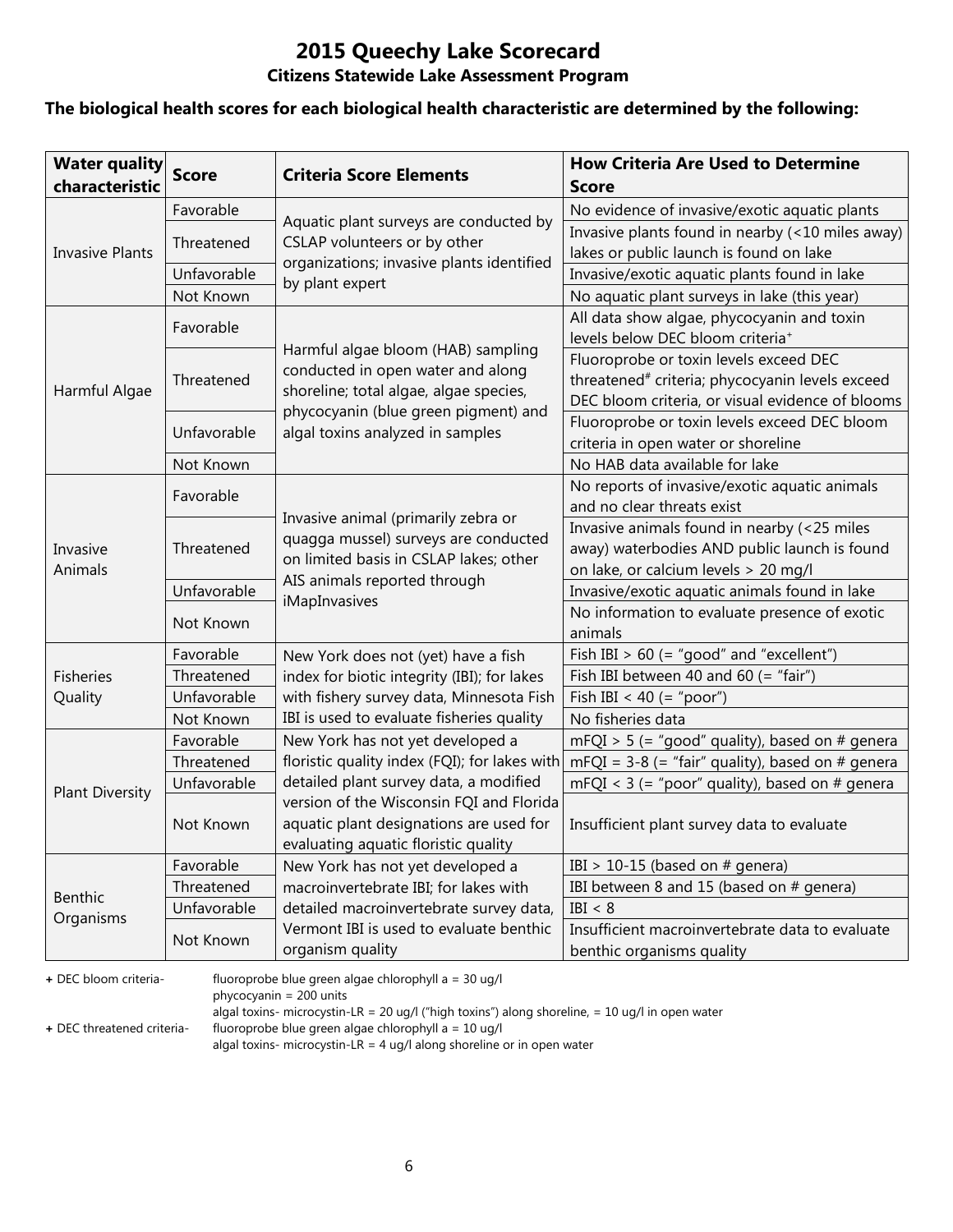## **Lake Perception**

Lake perception scores are based on the visual observations of CSLAP volunteers who answer questions on the Field Observation Form (http://www.dec.ny.gov/docs/water\_pdf/cslapsamobs.pdf) completed during sampling. The questions ask the volunteer to determine their perceptions of how clear the water looks, the abundance of aquatic plants, conditions affecting current recreational use, and the overall recreational quality of the lake.

Visual observations are very closely connected to measured water quality conditions. This information is helpful to lake managers in deciding on nutrient criteria, or the amount of nutrients that can flow into a lake without compromising its water quality. For New York State lakes, perception data collected by CSLAP volunteers is critical to the development of nutrient criteria (defining "how much is too much") and has been consistently collected by CSLAP volunteers since 1992.



*\** All years of CSLAP data collection for the lake except those for which data was not available.

| <b>Lake Perception</b><br><b>Characteristic</b> | <b>Description of characteristic</b>                                                                                                   | <b>What it means</b>                                                                                                                                                                                                                                                                                         |
|-------------------------------------------------|----------------------------------------------------------------------------------------------------------------------------------------|--------------------------------------------------------------------------------------------------------------------------------------------------------------------------------------------------------------------------------------------------------------------------------------------------------------|
| <b>Water Quality</b>                            | Asks the user: How clear does the<br>water look today?                                                                                 | Clearer water usually indicates lower nutrient levels.                                                                                                                                                                                                                                                       |
| <b>Aquatic Plants</b>                           | Asks the user: How abundant are<br>aquatic plants where people are<br>boating and swimming today?                                      | Lower abundances of aquatic plants usually provide proper<br>ecological balance and are less likely to contribute to recreational<br>use problems, although the absence of plants can also lead to<br>lake problems. Lakes with the most favorable assessments have<br>some plants, but not too many plants. |
| Recreation                                      | Asks the user: What is your opinion of<br>the recreational quality of the lake?<br>What factors affect your perception of<br>the lake? | Users' perceptions are associated with water quality conditions<br>and aquatic plant coverage. Positive responses usually indicate<br>good water quality and little to no surface plant coverage.<br>Negative responses are usually associated with poor water quality<br>and/or invasive plants.            |

# **The following information is used to determine the lake perception scores.**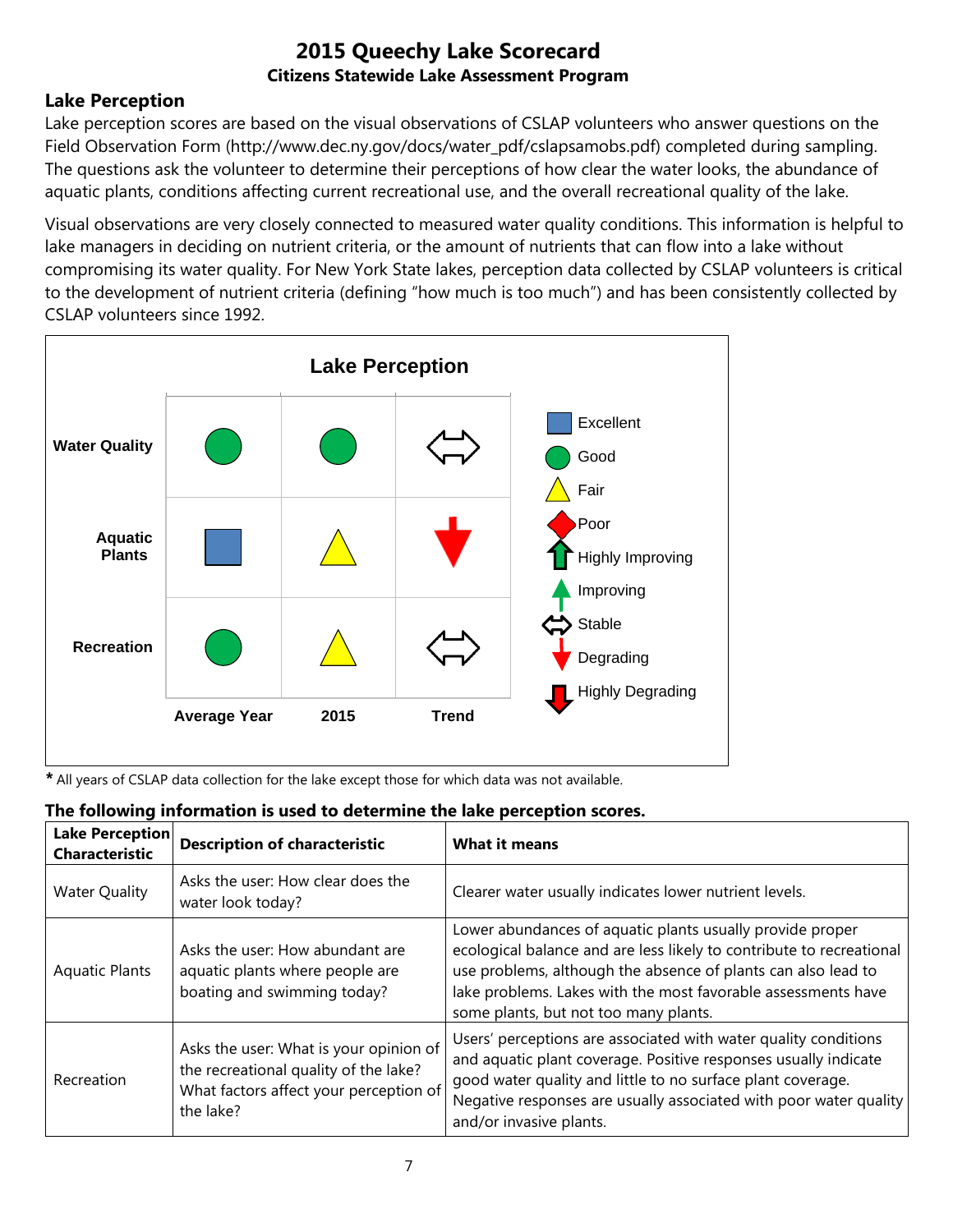# **2015 Queechy Lake Scorecard**

#### **Citizens Statewide Lake Assessment Program**

#### **The lake perception scores for each lake perception characteristic are determined by the following:**

| Lake perception<br>characteristic | <b>Score</b> | <b>Criteria Score Elements</b>                                                                                       | <b>How Criteria Are Used to Determine</b><br><b>Score</b> |
|-----------------------------------|--------------|----------------------------------------------------------------------------------------------------------------------|-----------------------------------------------------------|
|                                   | Excellent    | Water quality perception is evaluated on a<br>5 point scale during each CSLAP sampling                               | Average value $< 1.5$                                     |
| <b>Water Quality</b>              | Good         | session, ranging from "crystal clear" (=1) to                                                                        | Average value > 1.5 and < 2.5                             |
|                                   | Fair         | "severely high algae levels" (=5); average                                                                           | Average value $>2.5$ and $<3.5$                           |
|                                   | Poor         | values are computed                                                                                                  | Average value > 3.5                                       |
|                                   | Excellent    | Aquatic plant coverage is evaluated on a 5                                                                           | Average value $>2$ and $< 2.5$                            |
|                                   | Good         | point scale during each CSLAP sampling                                                                               | Average value $>1.5$ and < 2 OR $> 2.5$ and < 3           |
| <b>Aquatic Plants</b>             | Fair         | session, ranging from "not visible at lake                                                                           | Average value $>3$ and $<3.5$ OR $<1.5$                   |
|                                   | Poor         | surface" $(=1)$ to "plants densely cover<br>surface except in deepest areas" $(=5)$ ;<br>average values are computed | Average value $> 3.5$                                     |
|                                   | Excellent    | Recreational conditions are evaluated on a                                                                           | Average value $< 1.5$                                     |
| Recreation                        | Good         | 5 point scale during each CSLAP sampling                                                                             | Average value $>1.5$ and $<2.5$                           |
|                                   | Fair         | session, ranging from "beautifulcould not                                                                            | Average value $>2.5$ and $<3.5$                           |
|                                   | Poor         | be nicer" $(=1)$ to "lake not usable" $(=5)$ ;<br>average values are computed                                        | Average value > 3.5                                       |

**+** lake assessments- **water quality** = 1 = crystal clear, 2 = not quite crystal clear, 3 = definite algae greenness, 4 = high algae levels, 5 = severely high algae levels **aquatic plants** = 1 = no plants visible, 2 = plants below surface, 3 = plants at surface, 4 = plants dense at surface, 5 =

surface plant coverage

**recreation** = 1 = could not be nicer, 2 = excellent, 3 = slightly impaired, 4 = substantially impaired, 5 = lake not usable

### **The water quality trends for each water quality characteristic and measure of lake perception are determined by the following:**

| Highly Improving: | linear regression correlation coefficient ( $R^2$ ) > 0.5 and p value < 0.01, with trend toward<br>higher "score"                           |
|-------------------|---------------------------------------------------------------------------------------------------------------------------------------------|
| Improving:        | $R^2 > 0.33$ and p value < 0.05, or $R^2 > 0.5$ and p value < 0.05, or $R^2 > 0.33$ and p value < 0.01,<br>with trend toward higher "score" |
| Stable:           | neither linear regression nor p value in statistically significant ranges as defined above                                                  |
| Degrading:        | $R^2$ > 0.33 and p value < 0.05, or $R^2$ > 0.5 and p value < 0.05, or $R^2$ > 0.33 and p value < 0.01,<br>with trend toward lower "score"  |
| Highly Degrading: | $R^2$ > 0.5 and p value < 0.01, with trend toward lower "score"                                                                             |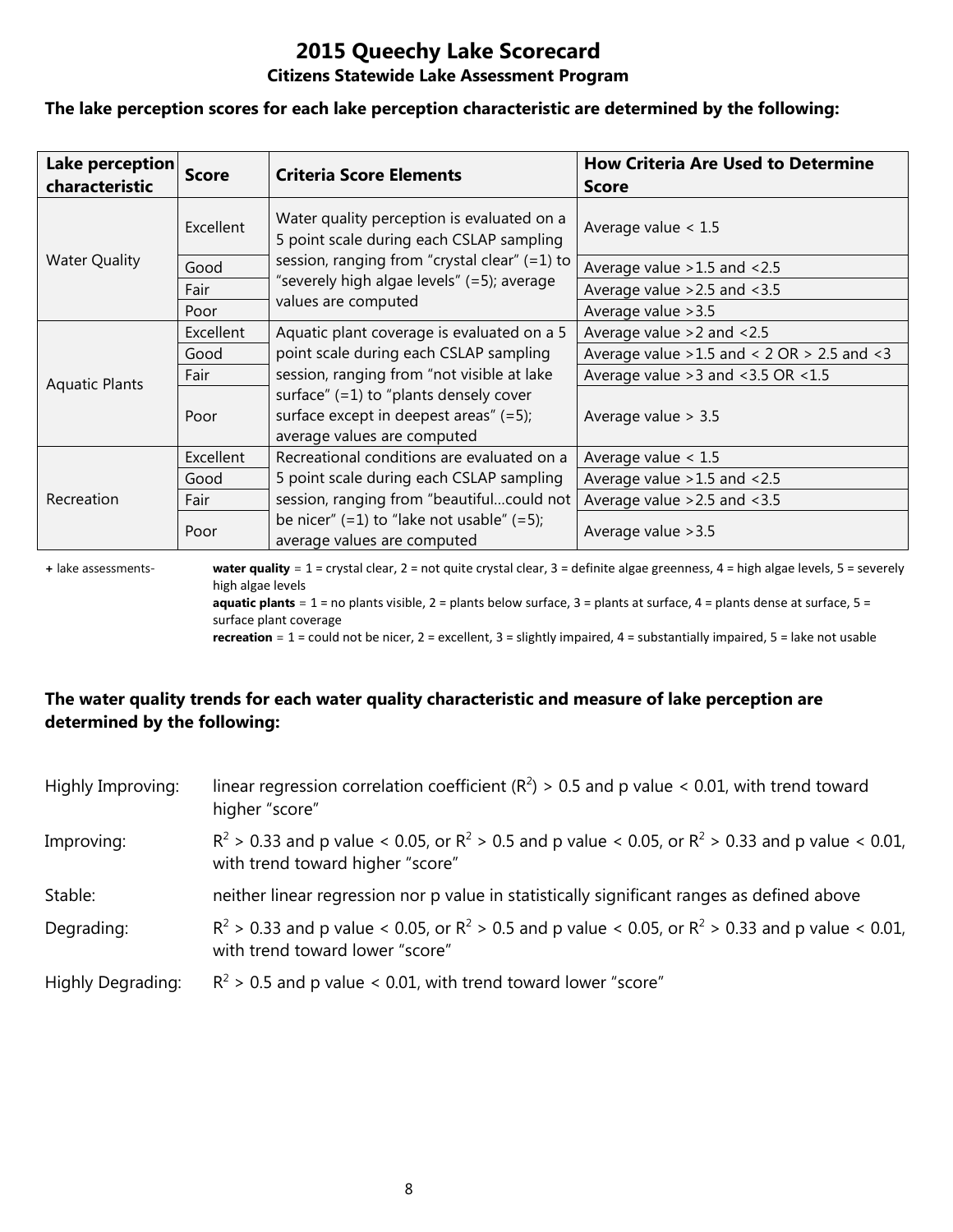## **Lake Uses**

Lake uses are defined as the best uses for a lake (drinking water, swimming, etc.) as determined by several factors. Lake uses are identified using CSLAP water quality, lake perception and biological assessment information to evaluate where a lake fits in the state Water Quality Standards and Classification system (see overview below).

Each lake use is scored based on the following assessment categories, using assessment methodology [\(http://www.dec.ny.gov/chemical/23846.html\)](http://www.dec.ny.gov/chemical/23846.html) established by DEC to evaluate impacts to lake uses:

- **Supported** no evidence of impacts to lake use;
- **Threatened** no evidence of impacts to lake use, but some factor threatens this use (for example, changing water quality, conditions that are nearing impact levels, land-use changes, etc.);
- **Stressed** occasional or slight impacts to lake use;
- **Impaired** frequent or persistent conditions limit or restrict lake use; and
- **Precluded** conditions prevent lake use. This category is uncommon in NYS (and CSLAP) lakes and is not included in the legend for most lake-use scorecard assessments.



*\** All years of CSLAP data collection for the lake except those for which data was not available.

**Overview of the typical water quality classification and their best uses.** For more information visit www.dec.ny.gov/regs/4592.html#15990

| <b>Best use</b> | <b>Other uses</b>                                                                                      | <b>Water Quality Classification</b> |
|-----------------|--------------------------------------------------------------------------------------------------------|-------------------------------------|
| <b>Drinking</b> | Bathing, swimming (recreation), fishing, and fish, shellfish and<br>wildlife reproduction and survival | Class AA & A                        |
| Bathing         | Swimming (recreation), fishing, and fish, shellfish and wildlife<br>reproduction and survival          | Class B                             |
| Swimming        | Same as Class B                                                                                        | Class C                             |
| Fishing         | Same as Class B and C                                                                                  | Class D                             |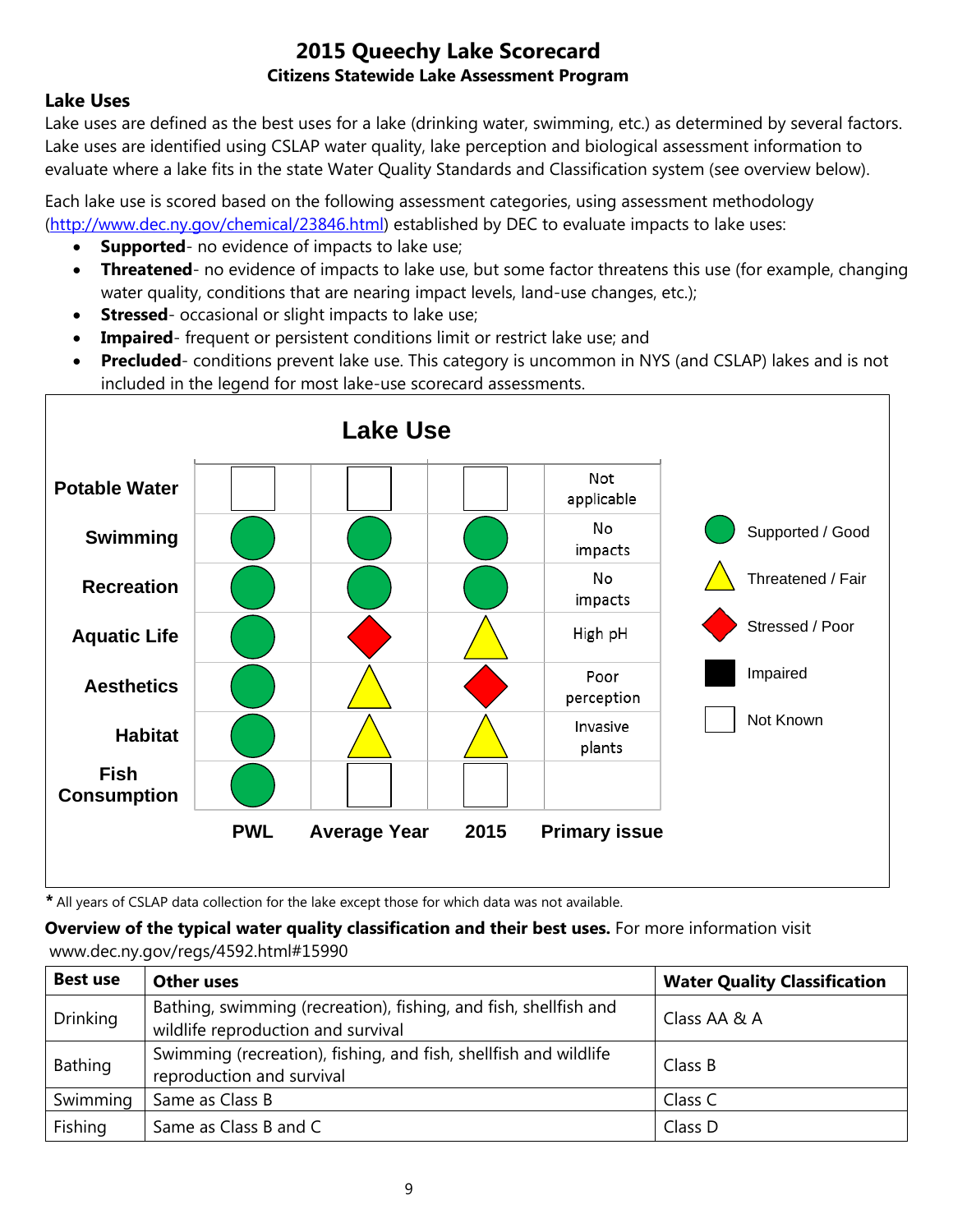#### **The following information is used to determine the condition of lake uses.**

| <b>Lake Use</b>                                                         | <b>Description of characteristic</b>                                                                                                                                                                                                                    | <b>How this relates to CSLAP</b>                                                                                                                                                                                                                                                               |
|-------------------------------------------------------------------------|---------------------------------------------------------------------------------------------------------------------------------------------------------------------------------------------------------------------------------------------------------|------------------------------------------------------------------------------------------------------------------------------------------------------------------------------------------------------------------------------------------------------------------------------------------------|
| Potable Water                                                           | The lake is used for drinking water. Only Class<br>AA and A lakes have been approved for this use.                                                                                                                                                      | CSLAP data is not intended to assess the condition of<br>potable water. Other state and local monitoring<br>programs better address this use. However, some<br>CSLAP parameters-chlorophyll a, ammonia, arsenic,<br>iron, manganese, algal toxins-indicate potential<br>impacts to potability. |
| Bathing                                                                 | The lake is used for swimming and contact<br>recreation. This use is assessed in some lakes<br>only if they support a public bathing beach,<br>although it is evaluated in all lakes                                                                    | Several CSLAP sampling indicators-water clarity,<br>chlorophyll a, algal toxins, lake perception-can be<br>used to assess swimming conditions.                                                                                                                                                 |
| Recreation<br>(Swimming,<br>Boating, Fishing<br>and non-contact<br>use) | The lake is used for swimming, boating, fishing<br>and non-contact recreation. Even though some<br>lakes are not classified for this use, all CSLAP<br>lakes should support this use, consistent with the<br>federal goal to make all lakes "fishable." | Contact recreation is evaluating using the bathing<br>indicators described above. Non-contact recreation is<br>evaluated using the lake perception data (visual<br>observations) and aquatic plant surveys.                                                                                    |
| Aquatic Life                                                            | The lake is used by aquatic life. This is not an<br>official "use" designated by New York State, but<br>water quality standards and other criteria are<br>adopted to protect aquatic life.                                                              | Aquatic life impacts can be evaluated by a number of<br>CSLAP indicators, including pH, dissolved oxygen, and<br>the presence of invasive species.                                                                                                                                             |
| Aesthetics and<br>Habitat                                               | The lake is used for visual enjoyment or the<br>visual beauty of the lake. This is not an official<br>"use" designated by New York State, but water<br>quality criteria are adopted to protect aesthetics.                                              | Lake aesthetics can be impacted by a number of<br>factors, including algal blooms, nuisance weeds, or<br>simply reports that "the lake looks bad," all of which<br>are evaluated in CSLAP. Lake habitat is evaluated<br>against the presence and management of exotic<br>plants                |
| <b>Fish Consumption</b>                                                 | The lake is used for consumption of fish. All<br>lakes are assumed to support this use unless<br>otherwise indicated.                                                                                                                                   | CSLAP does not collect data or information to<br>evaluate fish consumption. All CSLAP lakes are<br>evaluated against the New York State Department of<br>Health: Health Advice on Eating Fish You Catch<br>(http://www.health.ny.gov/environmental/outdoors/fi<br>sh/health_advisories/).      |

For many CSLAP lakes, some of the lakes designated uses have previously been evaluated; a summary of these assessments can be found on the DEC Priority Waterbody List (PWL) developed for each of the 17 major drainage basins in the state. These can be found at [http://www.dec.ny.gov/chemical/23846.html.](http://www.dec.ny.gov/chemical/23846.html) For some lakes, these are derived from historical assessments of CSLAP or other water quality data, while for others, no PWL assessments are yet available. The "rules" for these assessments are cited in the state Consolidated Assessment and Listing Methodology (CALM) [\(http://www.dec.ny.gov/chemical/23846.html\)](http://www.dec.ny.gov/chemical/23846.html) have changed several times over the last decade, and the CALM document continues to be updated as new assessment tools are evaluated and adopted. The first column of the scorecard reflects the most recent PWL assessment, if available, for each CSLAP waterbody. Non CSLAP data, including "institutional" data (treated water data, bacterial data, consumer confidence report (CCR) summaries, and need for enhanced treatment) may be used for PWL assessments, but are not summarized here.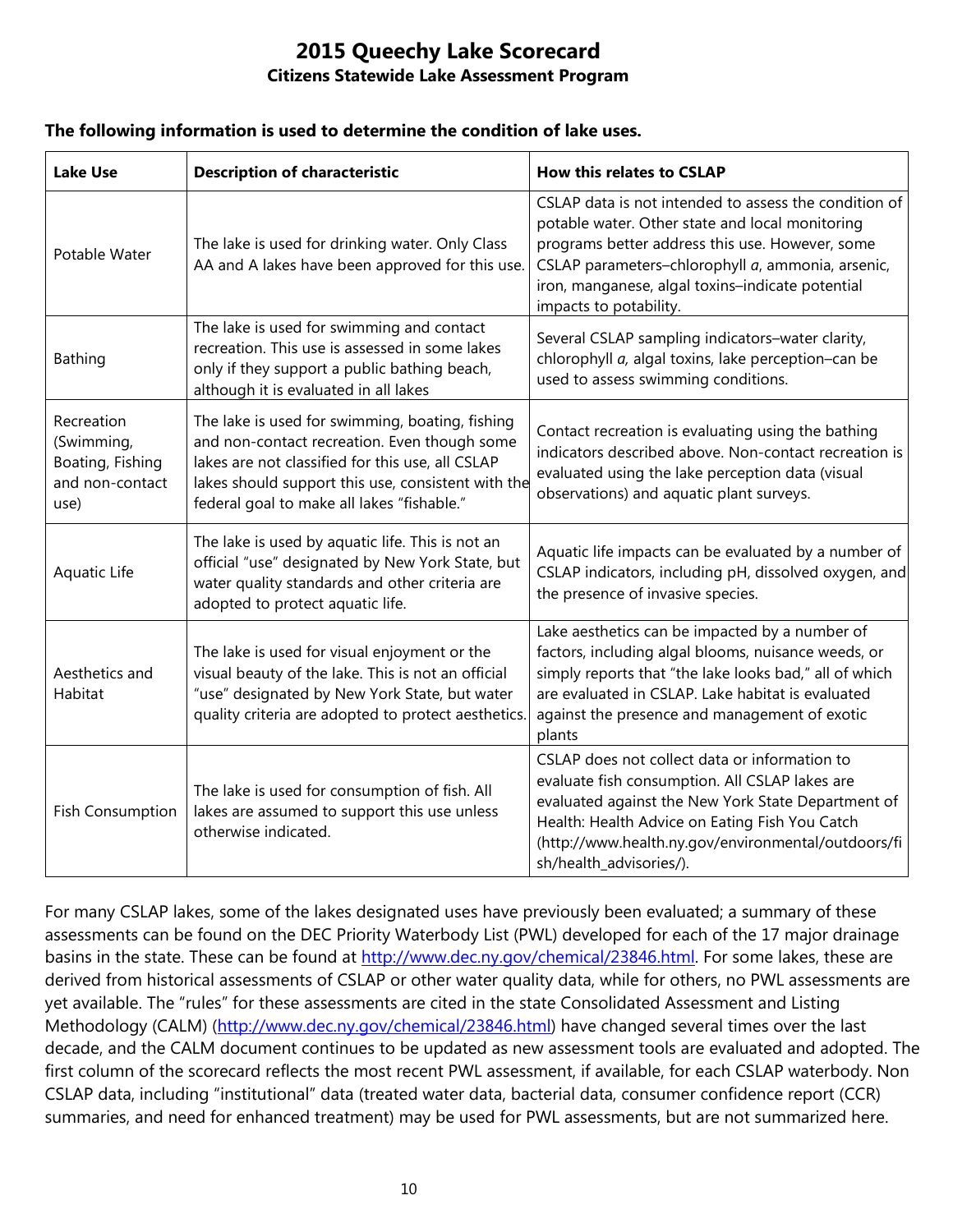| <b>Lake Use</b> | <b>Score</b> | <b>Criteria Score Elements</b>                                                                                          | <b>How Criteria Are Used to Determine</b><br><b>Score</b>    |
|-----------------|--------------|-------------------------------------------------------------------------------------------------------------------------|--------------------------------------------------------------|
| Potable Water   | Supported    | Surface water chlorophyll a and HABs<br>data, and deepwater metals data are<br>used to evaluate potable water use.      | No evidence of any criteria violations (see below)           |
|                 | Threatened   |                                                                                                                         | Avg hypolimnetic NH <sub>4</sub> > 1, Fe > 0.5, As > 0.3, or |
|                 |              |                                                                                                                         | Mn >1; avg open water MC-LR > $0.5$                          |
|                 | Stressed     |                                                                                                                         | >10d consec. open MC-LR>0.3 or BGA>30; Avg                   |
|                 |              |                                                                                                                         | hypolimnetic NH <sub>4</sub> > 2, Fe > 1 or Mn > 1; avg      |
|                 |              | Waterbodies not classified as potable<br>water supplies cited as "not known"<br>(with impacts cited as "not applicable" | open water MC-LR > 1,                                        |
|                 | Impaired     |                                                                                                                         | Avg chl.a > 4 (Class AA)-6 (Class A) ug/l, hypo.             |
|                 |              |                                                                                                                         | arsenic > 10 ug/l, violation of MCLs, municipal              |
|                 |              |                                                                                                                         | shut-down, or excessive water treatment needed               |
|                 | Not known    |                                                                                                                         | No chlorophyll or deepwater nutrient data                    |
|                 | Supported    |                                                                                                                         | No evidence of any criteria violations (see below)           |
|                 | Threatened   | Surface water chl a, water clarity, and                                                                                 | Statistically significant WQ degr.; infrequent or            |
|                 |              | HABs data used to evaluate bathing use.                                                                                 | single small site MC-LR>20 or shore BG >25-30                |
|                 | Stressed     |                                                                                                                         | >10% water clarity readings < 1.2m; or single                |
|                 |              | Bathing assessments included here                                                                                       | shoreline bloom MC-LR > 20; or open BG Chl >                 |
| Bathing         |              | reference bathing criteria cited in the                                                                                 | 30; recreation = "impaired" w/beach present                  |
|                 | Impaired     | PWL; "public bathing" is evaluated with                                                                                 | Open MC-LR > 20 ug/l or avg Secchi < 1.2m; or                |
|                 |              | bacteria and DOH beach data and is                                                                                      | multiple site and persistent shore MC-LR > 20 or             |
|                 |              | reflected in the assessment information                                                                                 | shore BG Chl > 25-30; beach closure > 4 wks or               |
|                 |              | here (if available) but not quantified                                                                                  | control needed                                               |
|                 | Not known    |                                                                                                                         | No chlorophyll, clarity, HAB or perception data              |
|                 | Supported    | Surface water chl a, water clarity, and                                                                                 | No evidence of any criteria violations (see below)           |
|                 | Threatened   | HABs data used to evaluate bathing use.                                                                                 | Same as bathing or avg TP > 20 ug/l; >25%                    |
| Recreation      |              |                                                                                                                         | slightly impaired frequency recreation AND >                 |
|                 |              | Bathing assessments included here                                                                                       | 10% poor clarity triggering slight impairment                |
|                 | Stressed     | reference bathing criteria cited in the                                                                                 | Same as bathing or >10% Chl.a samples > 10                   |
|                 |              | PWL; "public bathing" is evaluated with                                                                                 | uq/l                                                         |
|                 | Impaired     | bacteria and DOH beach data and is                                                                                      | Same as bathing or Avg chl.a > 10 ug/l                       |
|                 | Not known    | reflected in the assessment information<br>here (if available) but not quantified                                       | No chlorophyll, clarity, HAB or perception data              |
| Aquatic Life    | Supported    |                                                                                                                         | No evidence of any criteria violations (see below)           |
|                 | Threatened   |                                                                                                                         | Inferred/measured DO < 1; 10% pH < 6.5 or                    |
|                 |              |                                                                                                                         | > 8.5                                                        |
|                 | Stressed     | pH, (inferred) dissolved oxygen, and the                                                                                | Avg DO < $6.5$ or > 8.5; inferred/measured DO <              |
|                 |              | presence of AIS species are used to                                                                                     | 1 for Class T/TS                                             |
|                 | Impaired     | evaluate aquatic life                                                                                                   | Avg pH < 6 or >9; Avg DO < 6.5 or > 8.5                      |
|                 |              |                                                                                                                         | w/documented fish impacts; inferred/measured                 |
|                 |              |                                                                                                                         | DO <1 w/documented fish impacts                              |
|                 | Not known    |                                                                                                                         | No pH, DO, or AIS information available                      |

## **The lake use scores for each lake use characteristic are determined by the following:**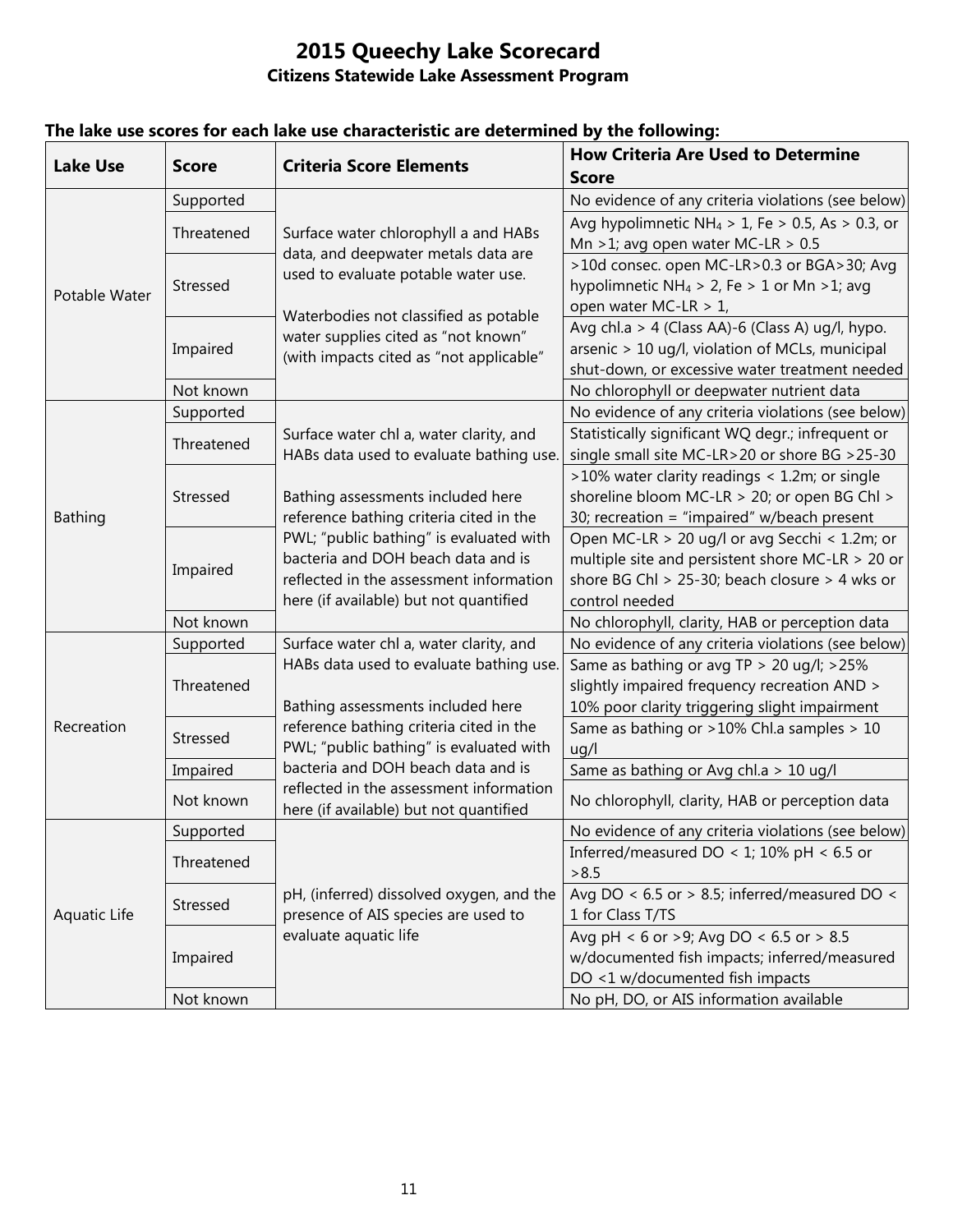| <b>Lake Use</b>         | <b>Score</b> | <b>Criteria Score Elements</b>                                                                                                                                                                                                                                            | <b>How Criteria Are Used to Determine</b><br><b>Score</b>                                                                                                                                                                                                                                                                  |
|-------------------------|--------------|---------------------------------------------------------------------------------------------------------------------------------------------------------------------------------------------------------------------------------------------------------------------------|----------------------------------------------------------------------------------------------------------------------------------------------------------------------------------------------------------------------------------------------------------------------------------------------------------------------------|
| Aesthetics /<br>Habitat | Good         | Aesthetics are evaluated through<br>perception surveys and the presence of<br>HABs and native species, while habitat is<br>evaluated against AIS species. These<br>categories are not recognized by EPA as<br>designated uses, so they are evaluated<br>as a "condition". | No evidence of any criteria violations (see below)                                                                                                                                                                                                                                                                         |
|                         | Fair         |                                                                                                                                                                                                                                                                           | Occasional aquatic plant treatment required for<br>invasive (habitat) or native (aesthetics) plants;<br>Aesthetics: "slightly impaired" due to algae or<br>weeds >25%; "definite algae greenness" >25%;<br>1x open water or shoreline bloom notification;<br>>25% surface weeds; >10% TP samples > 20<br>uq/l              |
|                         | Poor         |                                                                                                                                                                                                                                                                           | Routine aquatic plant treatment required for<br>invasive (habitat) or native (aesthetics) plants;<br>Aesthetics: "slightly impaired" due to algae or<br>weeds >50%; "definite algae greenness" >50%;<br>> 1x open water or large or widespread<br>shoreline bloom notification; > 50% surface<br>weeds; avg $TP > 20$ ug/l |
|                         | Not known    |                                                                                                                                                                                                                                                                           | No perception, HAB or AIS information                                                                                                                                                                                                                                                                                      |
| Fish<br>Consumption     | Supported    | Fish consumption is not evaluated<br>through CSLAP- PWL listings are based<br>on whether a waterbody is cited on the<br>DOH Health Advice for Consumption of                                                                                                              | No evidence of any criteria violations (see below)                                                                                                                                                                                                                                                                         |
|                         | Threatened   |                                                                                                                                                                                                                                                                           | High toxins in any HAB sample or persistent BGA<br>blooms                                                                                                                                                                                                                                                                  |
|                         | Stressed     |                                                                                                                                                                                                                                                                           | Fish tissue data indicates measurable level of<br>contaminants but no listing on DOH Health<br>Advice on Eating Sports Fish and Game                                                                                                                                                                                       |
|                         | Impaired     |                                                                                                                                                                                                                                                                           | Waterbody cited on DOH Health Advice on<br>Eating Sports Fish and Game                                                                                                                                                                                                                                                     |
|                         | Not known    |                                                                                                                                                                                                                                                                           | No fish tissue data; potential impacts not cited                                                                                                                                                                                                                                                                           |

+ proposed NNC (numeric nutrient criteria): for potable water: Class AA lakes: chlorophyll a = 4 ug/l; for Class A lakes = 6 ug/l; proposed NNC (numeric nutrient criteria) for swimming: chlorophyll a = 10 ug/l (all classes); water clarity = 1.2 meters (= 4 feet), TP = 20 ug/l

#### **Summary**

The information displayed in the scorecard is intended to give a quick and comprehensive overview of the results from CSLAP assessments and lake data collected by DEC, academics and private consultants.

CSLAP scorecards summarize information related to water quality, lake perception, biological condition and lake uses. The data and other information collected through CSLAP, or other sources, contribute to the evaluation of lake uses.

This information is the basis for the water quality assessments conducted as part of DEC's waterbody inventory. More comprehensive summaries of CSLAP data are included in individual lake reports and regional and statewide CSLAP data summaries. To fully understand CSLAP lakes, those interested should review the information found in scorecards, individual lake summaries, and regional and statewide CSLAP reports.